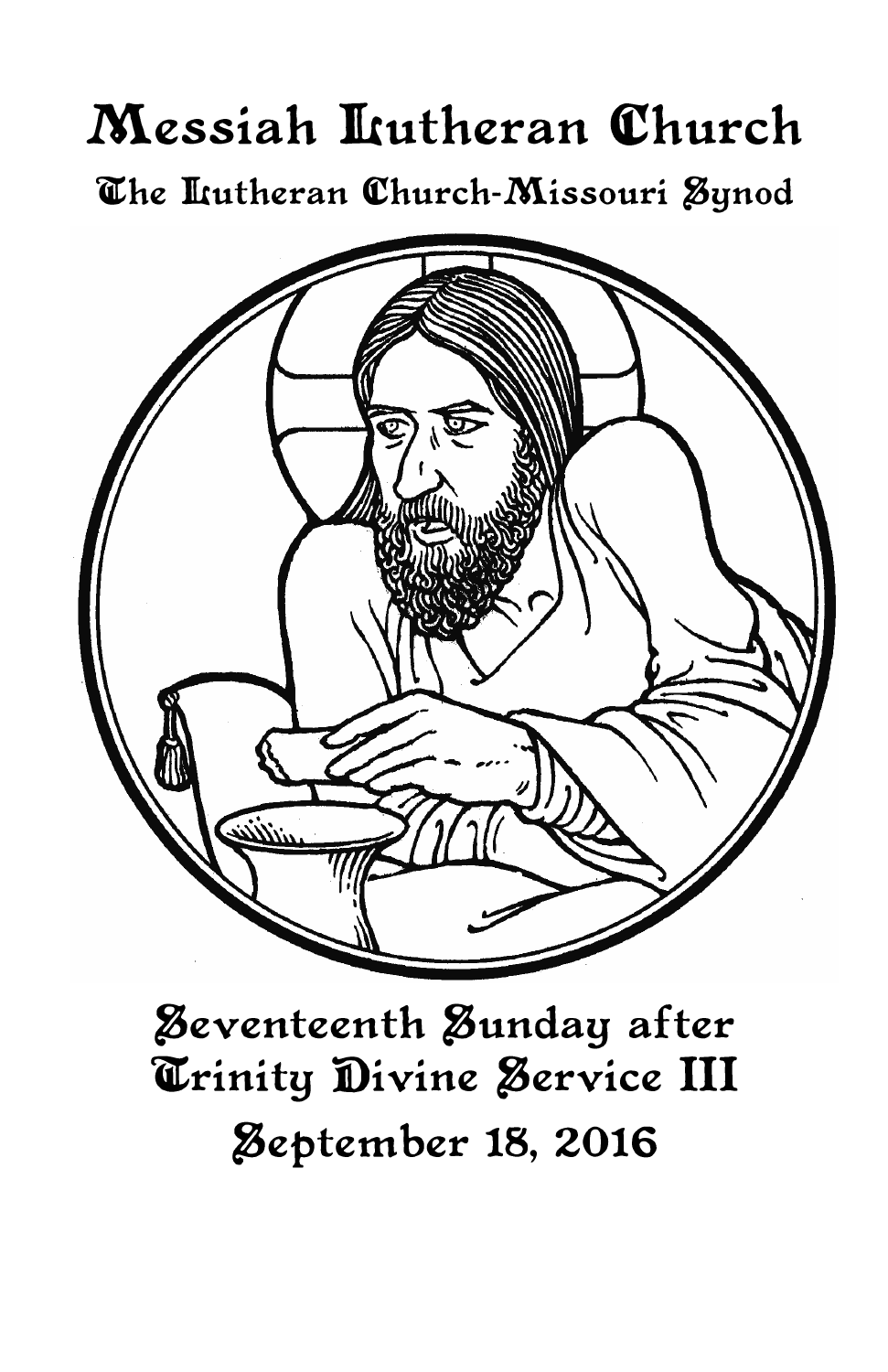# **Messiah Lutheran Church**

Rev. James A. Roemke, Pastor 2026 22nd Ave. Kenosha, WI 53140 Church Office: 262-551-8182 Pastor's Cell: 262-455-0255 Website: [www.messiahkenosha.org](http://www.messiahkenosha.org/) Church Email: [secretary@messiahkenosha.org](mailto:secretary@messiahkenosha.org) Pastor's Email: [pastorroemke@yahoo.com](file:///C:/Users/Secretary.Office-PC/Documents/Bulletin/2015%20Bulletins/pastorroemke@yahoo.com)

**VISITORS WELCOME!** A special welcome to any visitors and guests who are with us today. Please introduce yourself to the pastor after the service, and we pray that the hearing and receiving of the Word of God in our midst will be filled with joy and thanksgiving!

**ATTENDANCE REGISTER:** During the offering we ask that you sign the attendance register located at the center aisle of each pew. **Please hand the filled in sheet to the usher as you exit at the end of the service. Let the usher know if you don't have a pad in your pew.**

**HOLY COMMUNION** is celebrated every Sunday and on Feast Days. Visiting communicant members of the Lutheran Church—Missouri Synod are invited to commune today. All other visitors are asked to speak with the pastor before coming to the altar. If there is time before the service, introduce yourself to the pastor or an elder. Other visitors are invited to use this time for prayer. If you desire information about attending communion, you are encouraged to visit with the pastor after the service today.

**PRAYERS OF PREPARATION** may be found in the opening cover of the hymnals in each pew. Take some time before the service begins in quiet preparation and prayer.

# **+SERVING TODAY+ Preacher/Celebrant:** Pr. Roemke

**Elder:** Todd Walther **Ushers:** Mark Varvil & Roger Jeschke **Greeters:** Sandra Babel & Vicky Nelson **Organist:** Lauri Trapp **Altar Guild:** Bonnie Griepentrog & Kris Kochman **Altar Flowers:** Today's altar flowers are provided Scott & Kate Tobalsky in honor of Jacob's birthday.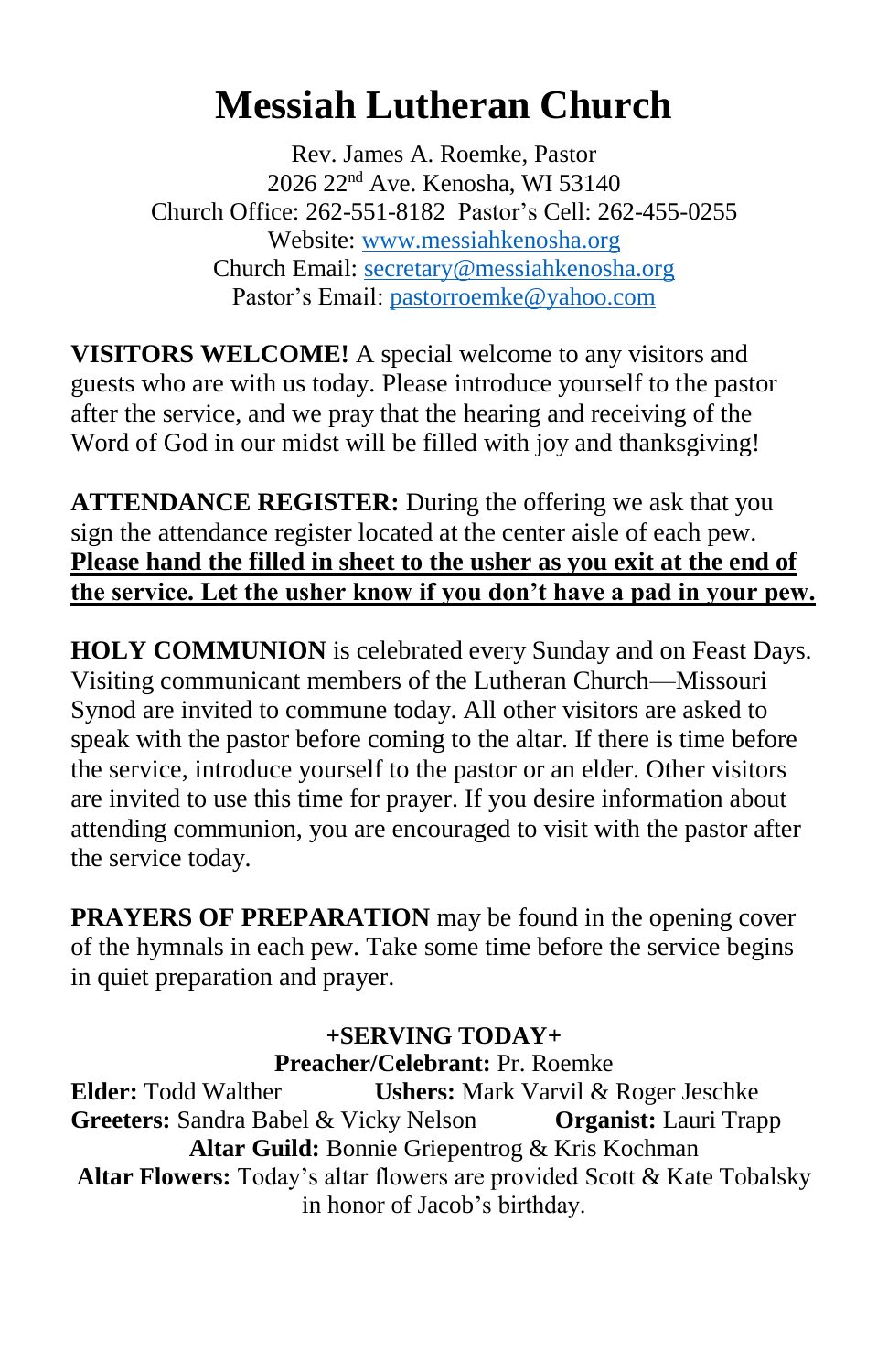# *Stand*

# **Invocation** *p184*

*The sign of the cross may be made by all in remembrance of their Baptism.* **+CONFESSION AND ABSOLUTION+**

*Silence for reflection on God's Word and for self-examination.*

# **+SERVICE OF THE WORD+**

| <b>Introit</b> | Ps. 119:1-2, 5-6; antiphon: Ps. 119:137, 124                                                                                                                                       |              |  |  |  |  |  |
|----------------|------------------------------------------------------------------------------------------------------------------------------------------------------------------------------------|--------------|--|--|--|--|--|
|                |                                                                                                                                                                                    |              |  |  |  |  |  |
|                |                                                                                                                                                                                    |              |  |  |  |  |  |
|                | Righteous are you,   O LORD,*<br>and right are your   just decrees.                                                                                                                |              |  |  |  |  |  |
|                | Deal with your servant according to your   steadfast love,*<br>and teach me your   statutes.<br>Blessed are those whose way is   blameless,*<br>who walk in the law   of the LORD! |              |  |  |  |  |  |
|                |                                                                                                                                                                                    |              |  |  |  |  |  |
|                | Blessèd are those who keep his testi-   monies,*<br>who seek him with their   whole heart.                                                                                         |              |  |  |  |  |  |
|                | Oh that my ways may be   steadfast*<br>in keeping your   statutes!                                                                                                                 |              |  |  |  |  |  |
|                | Then I shall not be $ $ put to shame,*<br>having my eyes fixed on all your com-   mandments.                                                                                       |              |  |  |  |  |  |
|                | Glory be to the Father and $\vert$ to the Son*<br>and to the Holy   Spirit;<br>as it was in the be- $ $ ginning,*                                                                  |              |  |  |  |  |  |
|                | is now, and will be forever.   Amen.                                                                                                                                               |              |  |  |  |  |  |
|                | Righteous are you,   O LORD,*<br>and right are your   just decrees.                                                                                                                |              |  |  |  |  |  |
|                | Deal with your servant according to your   steadfast love,*<br>and teach me your   statutes.                                                                                       |              |  |  |  |  |  |
| <b>Kyrie</b>   | <b>Gloria in Excelsis</b>                                                                                                                                                          | p186<br>p187 |  |  |  |  |  |
|                |                                                                                                                                                                                    |              |  |  |  |  |  |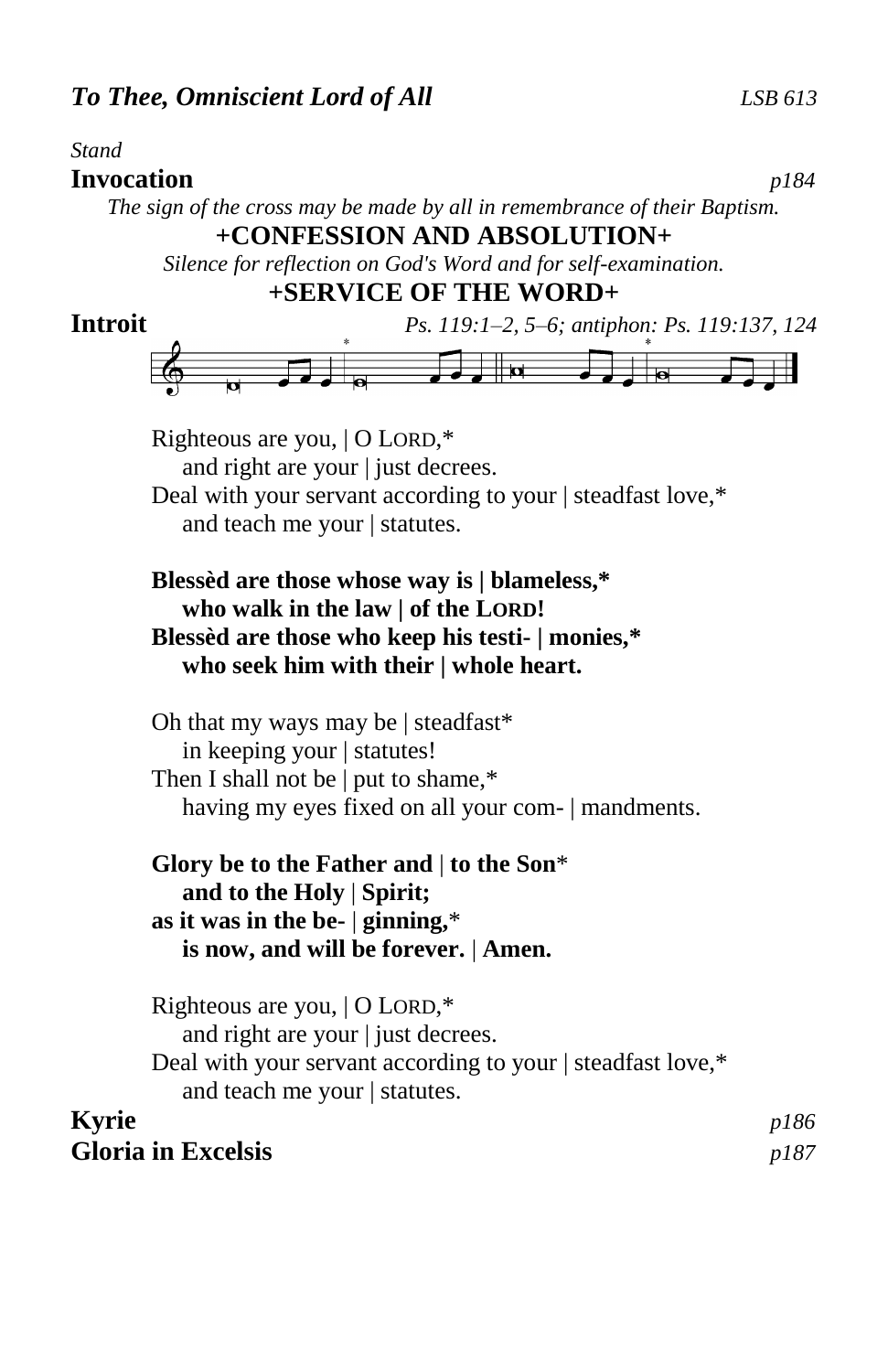# **Salutation and Collect of the Day**



 $\mathbf{P}$  Lord, we implore You, grant Your people grace to withstand the temptations of the devil and with pure hearts and minds to follow You, the only God; through Jesus Christ, Your Son, our Lord, who lives and reigns with You and the Holy Spirit, one God, now and forever.



*Sit*

# **Old Testament Reading** *Proverbs 25:6–14*

<sup>6</sup>Do not put yourself forward in the king's presence or stand in the place of the great,

<sup>7</sup> for it is better to be told, "Come up here,"

than to be put lower in the presence of a noble.

 What your eyes have seen <sup>8</sup>do not hastily bring into court, for what will you do in the end, when your neighbor puts you to shame?  $9$ Argue your case with your neighbor himself, and do not reveal another's secret, <sup>10</sup>lest he who hears you bring shame upon you, and your ill repute have no end. <sup>11</sup>A word fitly spoken is like apples of gold in a setting of silver.  $12$ Like a gold ring or an ornament of gold is a wise reprover to a listening ear. <sup>13</sup>Like the cold of snow in the time of harvest is a faithful messenger to those who send him;

he refreshes the soul of his masters.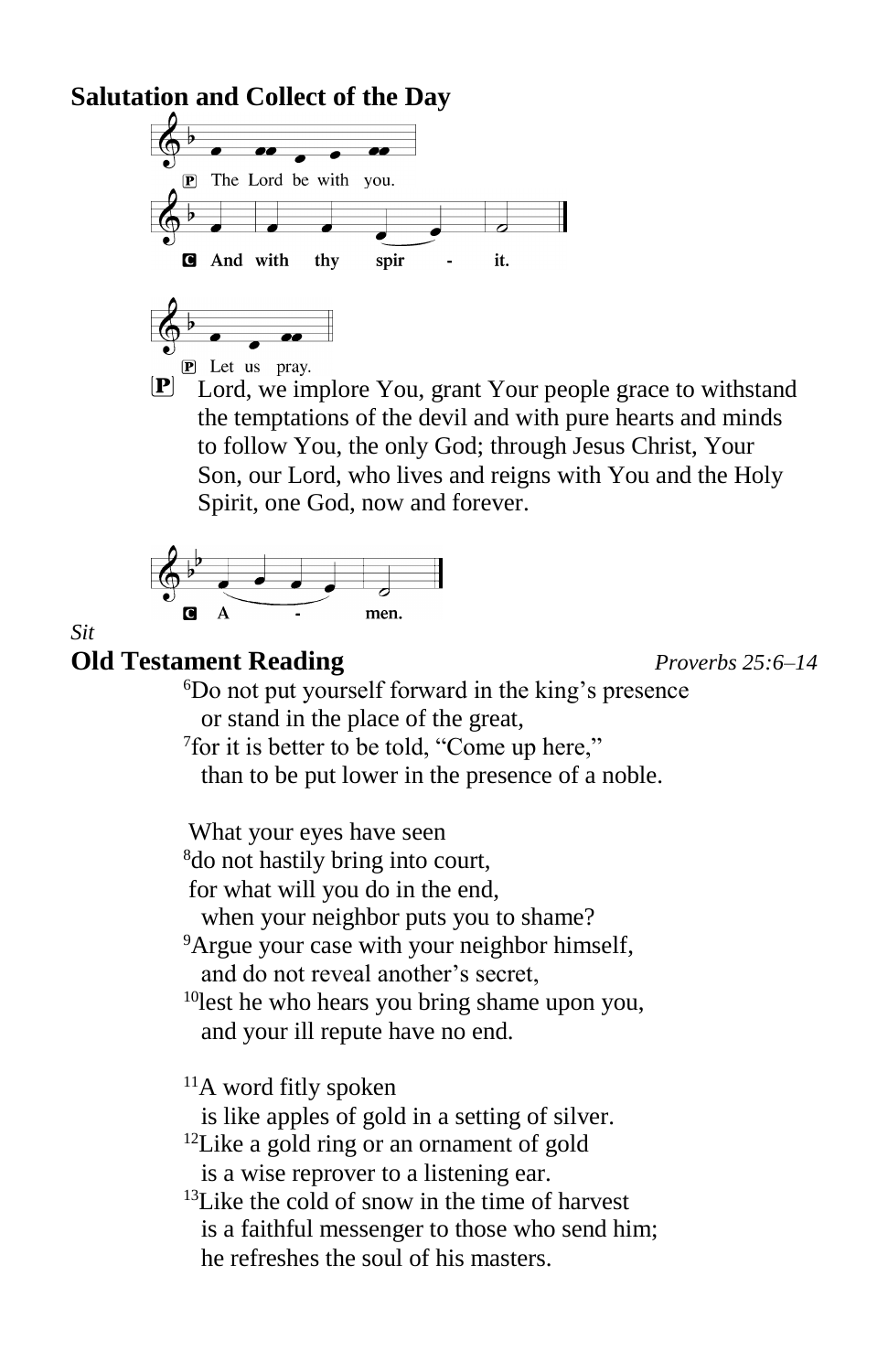<sup>14</sup>Like clouds and wind without rain is a man who boasts of a gift he does not give.



**Blessèd is the nation whose God | is the LORD,\* the people whom he has chosen as his | heritage! By the word of the LORD the heav- | ens were made,\* and by the breath of his mouth | all their host.**

**Epistle** *Ephesians 4:1–6*

<sup>1</sup>I therefore, a prisoner for the Lord, urge you to walk in a manner worthy of the calling to which you have been called, <sup>2</sup>with all humility and gentleness, with patience, bearing with one another in love, <sup>3</sup>eager to maintain the unity of the Spirit in the bond of peace. <sup>4</sup>There is one body and one Spirit—just as you were called to the one hope that belongs to your call— $5$ one Lord, one faith, one baptism,  $6$ one God and Father of all, who is over all and through all and in all.



 $[A]$  This is the Word of the Lord. C **Thanks be to God.**

# *Stand*



# **Holy Gospel** *Luke 14:1–11*

**P** The Holy Gospel according to St. Luke, the fourteenth chapter.



<sup>1</sup>One Sabbath, when [Jesus] went to dine at the house of a ruler of the Pharisees, they were watching him carefully. <sup>2</sup>And behold, there was a man before him who had dropsy. <sup>3</sup>And Jesus responded to the lawyers and Pharisees, saying, "Is it lawful to heal on the Sabbath, or not?" <sup>4</sup>But they remained silent. Then he took him and healed him and sent him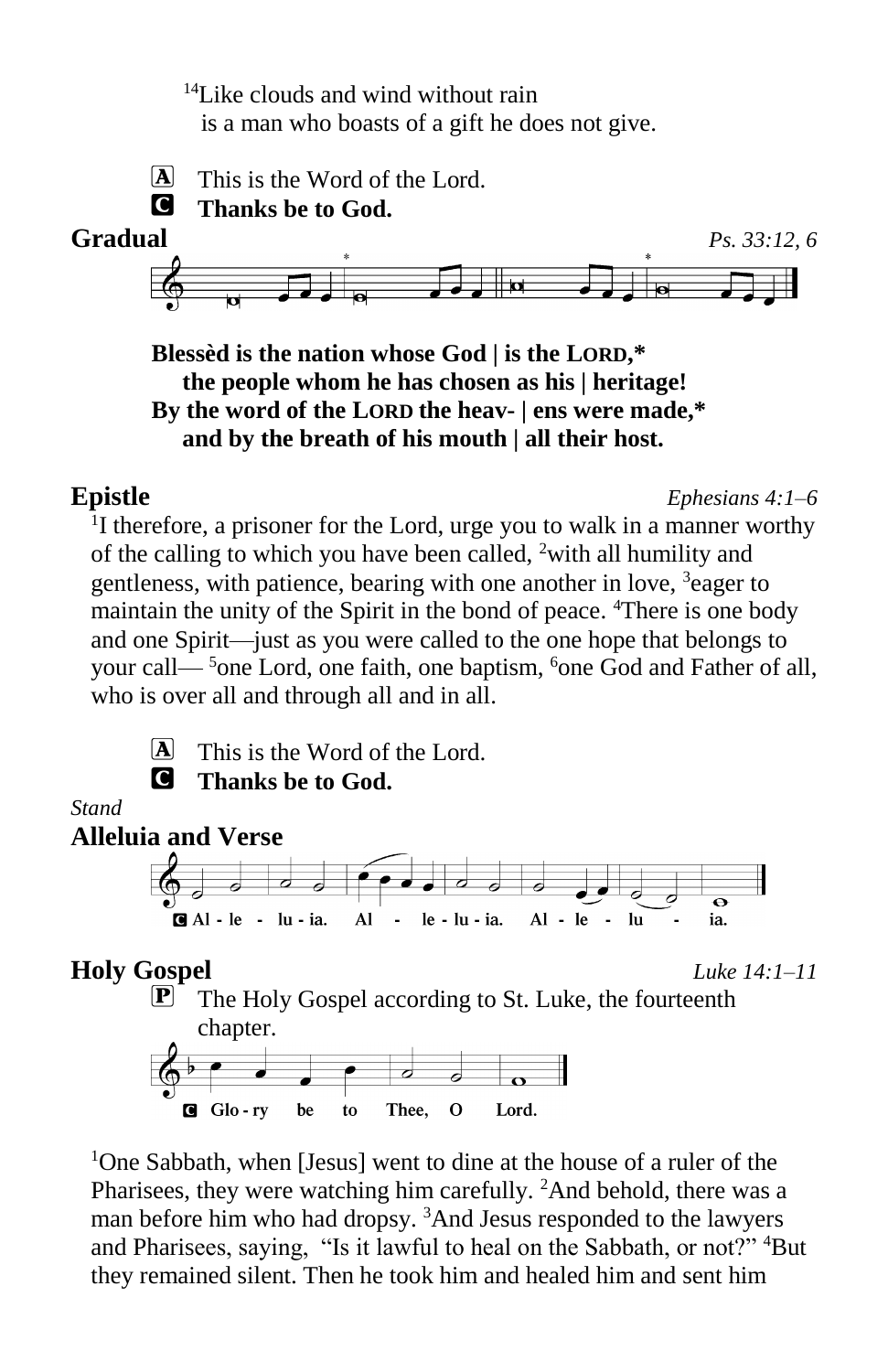away. <sup>5</sup>And he said to them, "Which of you, having a son or an ox that has fallen into a well on a Sabbath day, will not immediately pull him out?" <sup>6</sup>And they could not reply to these things.

 $7$ Now he told a parable to those who were invited, when he noticed how they chose the places of honor, saying to them, <sup>84</sup> When you are invited by someone to a wedding feast, do not sit down in a place of honor, lest someone more distinguished than you be invited by him, <sup>9</sup> and he who invited you both will come and say to you, 'Give your place to this person,' and then you will begin with shame to take the lowest place.  $10$ But when you are invited, go and sit in the lowest place, so that when your host comes he may say to you, 'Friend, move up higher.' Then you will be honored in the presence of all who sit at table with you. <sup>11</sup>For everyone who exalts himself will be humbled, and he who humbles himself will be exalted."



### *Seek Where You May to Find a Way LSB 557*

| <b>Sermon</b>               |      |
|-----------------------------|------|
| Stand                       |      |
| <b>Offertory</b>            | p192 |
| Sit                         |      |
| <b>Offering</b>             |      |
| Stand                       |      |
| <b>Prayer of the Church</b> |      |
| +SERVICE OF THE SACRAMENT+  |      |
| <b>Preface</b>              | p194 |
| <b>Sanctus</b>              | p195 |
| <b>Lord's Prayer</b>        | p196 |
| The Words of Our Lord       |      |
| <b>Pax Domini</b>           |      |
| <b>Agnus Dei</b>            | p198 |
| Sit                         |      |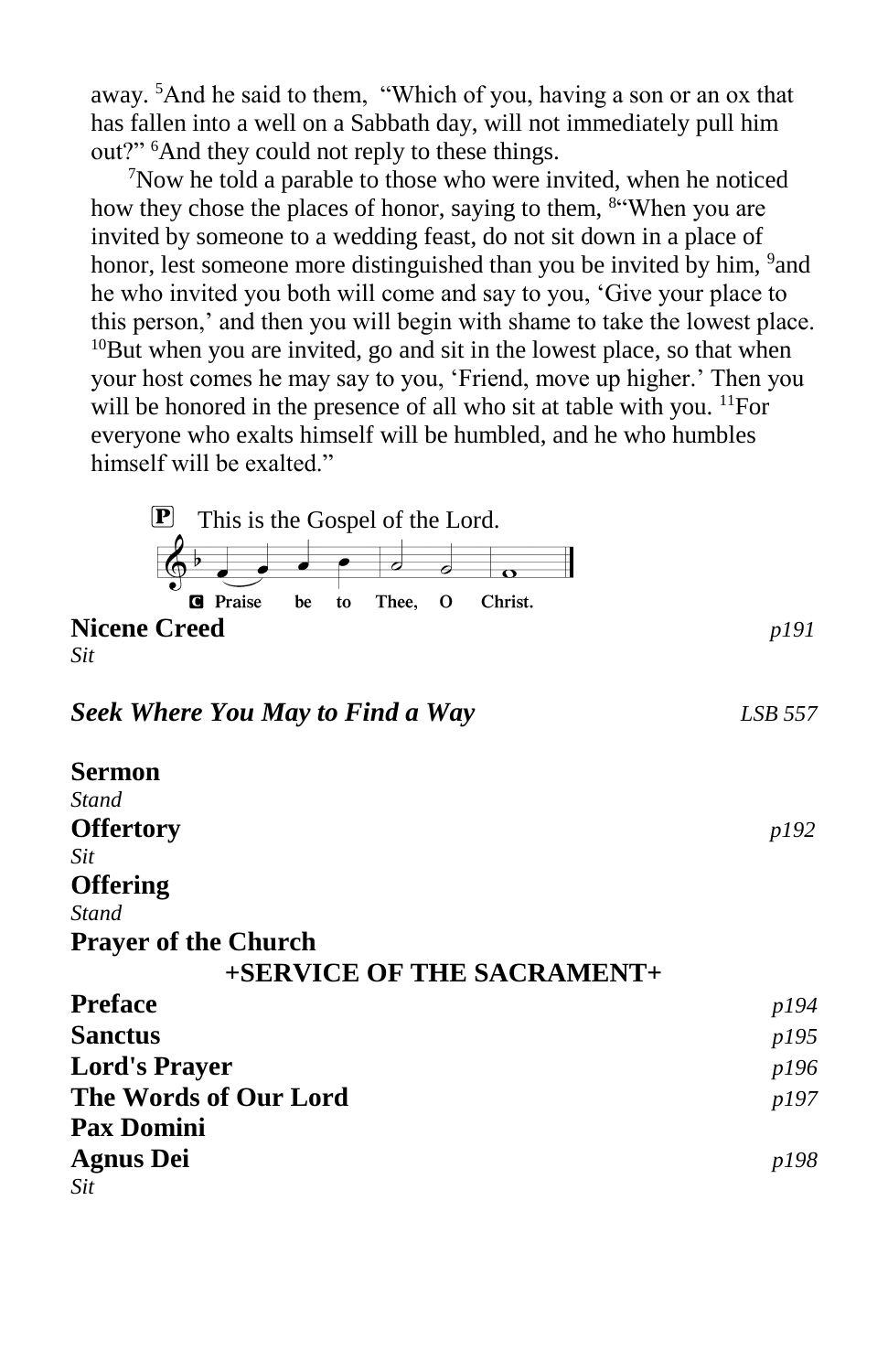| <b>Distribution</b>                       |              |
|-------------------------------------------|--------------|
| Lord Jesus Christ, Life-Giving Bread      | LSB 625      |
| <b>Soul, Adorn Yourself with Gladness</b> | LSB 636      |
| <b>Lord Jesus Christ, We Humbly Pray</b>  | LSB 623      |
| <b>I Know My Faith Is Founded</b>         | LSB 587      |
| <b>Stand</b>                              |              |
| <b>Nunc Dimittis</b>                      | p199         |
| <b>Thanksgiving</b>                       | p200         |
| <b>Salutation and Benedicamus</b>         | p201         |
| <b>Benediction</b>                        | <i>p</i> 202 |
| <b>Onward, Christian Soldiers</b>         | LSB 662      |

# **+PRAYER LIST+**

- Those who serve in our nation's armed forces: DuWayne Griepentrog, Exor Padro, Rev. Lynn Christensen, Andy Warren, Evan Smith, Austin Nehls, and for veterans.
- Shut-ins: Lillian Sciortino, Myrtle Meier, Ernie Kapellusch, Wally and Gloria Pipkorn.
- For all those suffering from illnesses or other trials, including: Karin Zuehls (Jeff's aunt), Richard Schneider (Kathleen Judson's father), Carol Vescova, Carol Hernandez, Ron Hulke, Jason Stephans, Gail Kulbacki, Richard Cleereman, Kate Tobalsky (recovering from surgery), and Mike Ricchio (nephew of Kathy Shafer).

# **+ANNOUNCEMENTS FOR THE WEEK OF SEPT. 18, 2016+**

- **EXECTED OF STANG:** Thank you for your generous giving to the family of Pr. Michael Stock recently. We were able to send \$485 to help his family during their difficult time.
- **HIGH SCHOOL BIBLE STUDY**: The High Schoolers will be having topical Bible studies this year. So far the topics include: Transgenderism, The Vocation of Citizen, Marriage, Addictions, Life Issues, Christian Persecution, Stem Cells, Comparative Denominations, Communion Issues, and How to Stay a Christian in College. All high school students are welcome and encouraged to join us.
- **OKTOBERFEST:** This year's Oktoberfest fundraiser will be on Friday, October 14<sup>th</sup>. Brats and schnitzel will be served. New this year is a live polka band, a keg of Sprecher's root beer, and a group theme category for the costume contest. A sign-up sheet is posted in the hallway by the kitchen for help with food donations and volunteering.